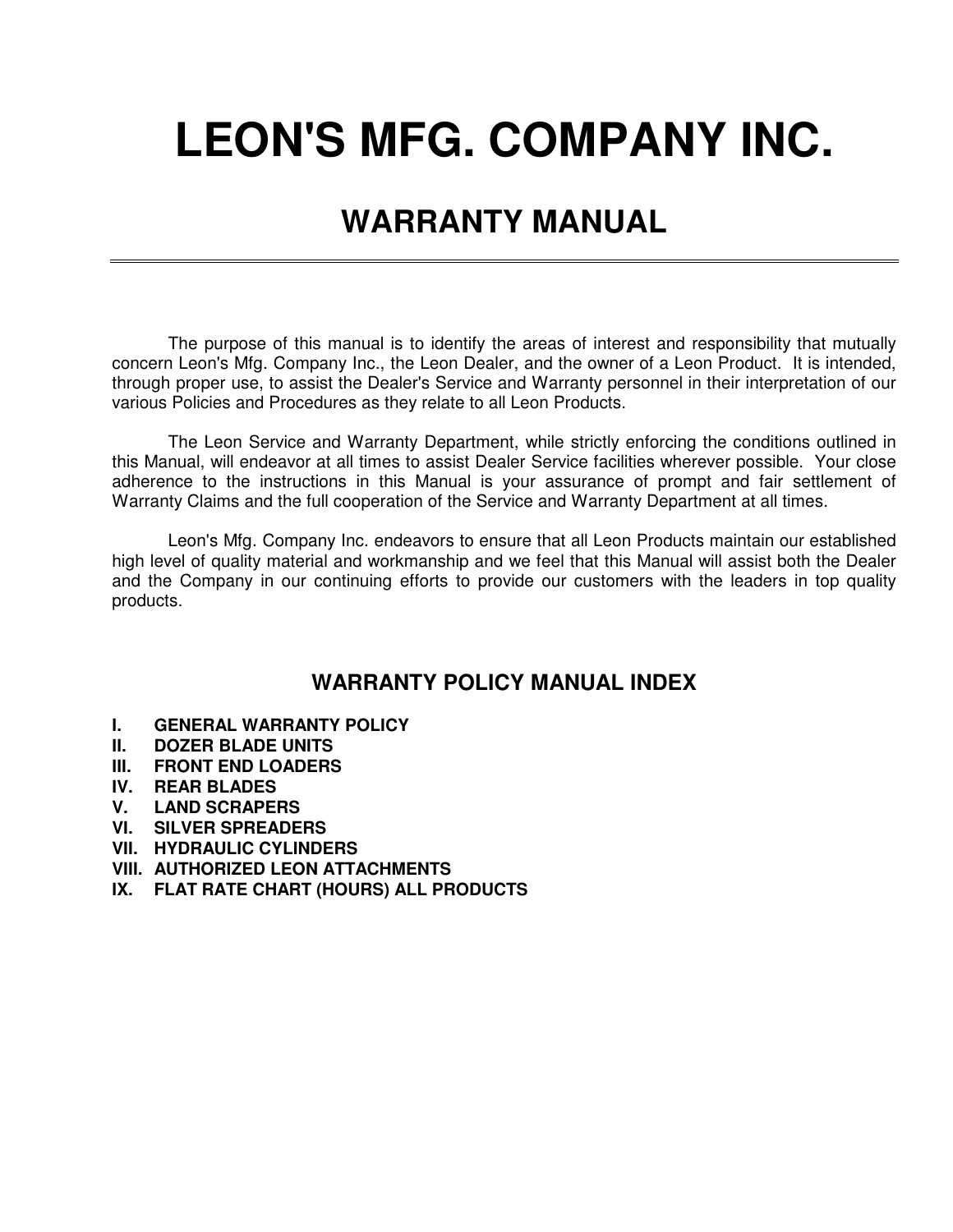## **I. GENERAL WARRANTY POLICY**

#### **LEON'S MFG. COMPANY INC.'S LIABILITY WARRANTY**

 LEON'S MFG. COMPANY INC. (Hereinafter referred to as the "Company") warrant each new piece of equipment sold by the Company to be free from manufacturing defects when used in normal service for a period of twelve (12) months, commencing with delivery to the original user, if operated according to Manufacturer Instructions and by a competent and careful operator. Special Warranty Conditions may apply to specific pieces of equipment depending on the use. Refer to the specific section for details on each type of Leon Equipment. New Attachments are warranted for a period of six (6) months commencing from date of delivery to the original user. This Warranty shall not apply to any equipment or any part thereof which has been subject to misuse, negligence, alteration, or accident or which shall have been repaired outside of an authorized Leon's Dealer place of business.

 The Company's obligation under this Warranty is expressly limited to replacement or repair at a designated Leon's Dealer, of such parts which in the opinion of the Company have been defective. The Company shall not be liable for consequential labour costs or transportation or repair of defective parts.

 This Warranty to repair applies only to new and unused Leon Equipment which after shipment from the factory have not been altered, changed, or repaired, in any manner whatsoever and does not extend to trade accessories though sold or operated with the Company's Equipment. Trade accessories such as, but not limited to, engines, tires, batteries, hydraulic pumps and hydraulic motors are subject to the Warranty of their respective manufacturers.

 The Company and/or its authorized Leon Dealers shall not be liable for consequential damages or contingent liabilities for the fitness of any Leon Equipment for any particular purpose.

 This Warranty is expressly in lieu of any other express or implied warranty, condition or guarantee of this Leon Equipment or any part thereof, including any implied warranty or condition of merchantability or fitness and of any other obligations on the part of the Company or the selling Dealer.

 No Representative of the Company has authority to change this Warranty in any manner whatsoever and no attempt to repair or promise to repair or improve the Leon Equipment covered by this Warranty by any Representative of the Company shall waive or change or extend this Warranty in any manner whatsoever.

#### **NB: READ AND PRACTICE YOUR LEON EQUIPMENT OPERATING AND SERVICING INSTRUCTION. FAILURE TO DO THIS MAY VOID YOUR WARRANTY.**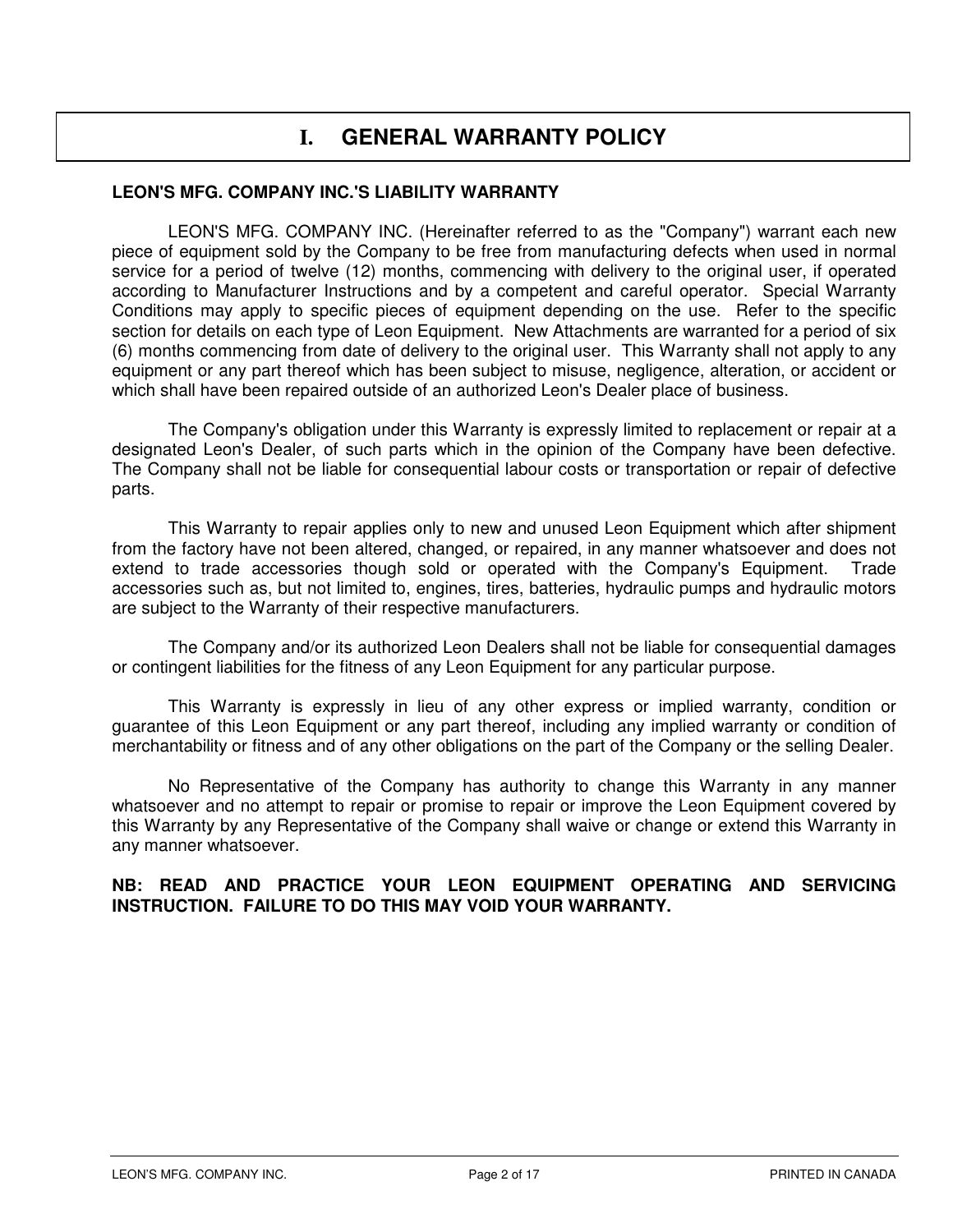#### **POLICY LIMITATIONS**

 The intent of the Warranty Policy is to cover only repairs made necessary due to defects in material or factory workmanship and not failures caused by wear, application, environment or negligence.

This Warranty does not cover:

A) Conditions resulting from misuse, negligence, alterations, accident or lack of performance of required maintenance services.

B) Oil changes, lubrications, filter changes and other similar service operations are considered normal maintenance.

C) Pivot pins, tires, chains and other similar repairs which are considered normal wear items.

D) Trade accessories such as engine, batteries, tires and other items not manufactured by Leon's are guaranteed by their respective manufacturers

- E) Attachments not manufactured by Leon's are warranted by their respective manufacturers.
- F) External cleaning of machines for repair purposes.
- G) Time required for the diagnosis of malfunctions.
- H) Travel time of mechanic, mileage, or hauling expense.
- I) Pre-delivery Inspection including adjustments.
- J) Loose bolts, nuts, or fitting due to over tightening or vibration after 30 hours of operation.
- K) Problems in the fuel system caused by water or dirt.
- L) Cooling System problems caused by air flow restriction.

#### **WARRANTY POLICY GUIDE**

 This Warranty Policy Guide has been developed to assist the Dealer in building customer loyalty to the Dealer and the product lines when a warranty situation occurs. The purpose of this Guide is to explain the responsibilities of both the Dealer and Leon's in resolving the warranty with the retail customer. Both the Dealer and Leon's are engaged in a partnership to build customer satisfaction through the excellent service to the retail customer. The goal is to strengthen the reputation of both the Dealer and Leon's in the customer's view. The customer will tell others of their satisfaction, or dissatisfaction, that resulted from the warranty process.

 The Warranty Policy Guide is designed to aid Dealers in promptly addressing customer's request in a prompt and consistent manner.

 With a working knowledge of the Procedures outlined in this Manual, and the technical ability to determine the reason for repair or replacement, Warranty Claims can be handled efficiently, courteously and promptly.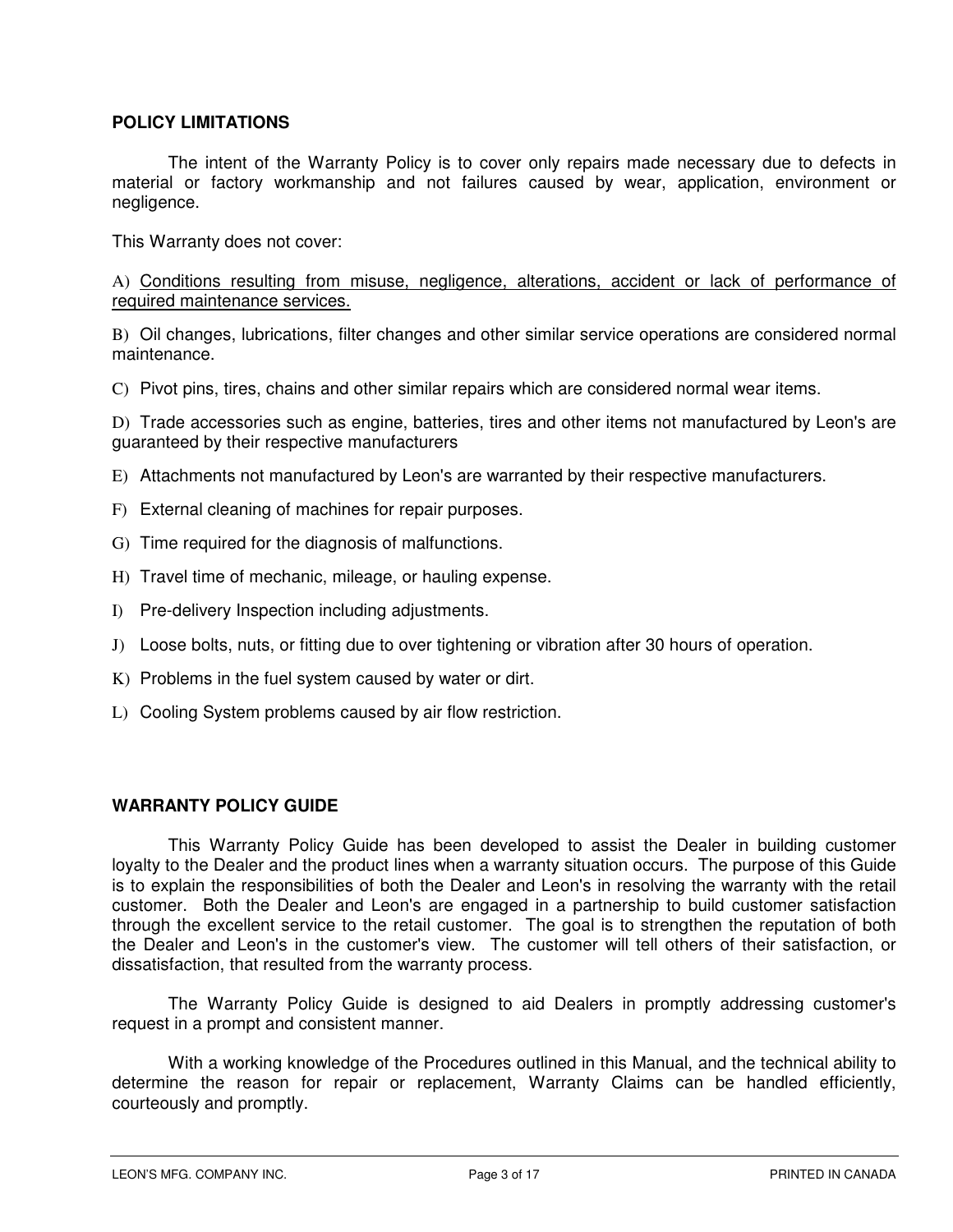#### **1) The Purpose of Warranty**

 Warranty assures the purchaser that should a defect in material or workmanship occur during the Warranty Period, Leon's will assume specific repair responsibilities, as listed in the Warranty Statement. The Warranty Statement is to be provided to each purchaser of each piece of new equipment. Warranty begins on the date the product is delivered to the original purchaser of the product. Once the Warranty Period has begun, it cannot be stopped or interrupted.

#### **2) Dealer Responsibilities**

 The following responsibilities are to be performed when the Dealer delivers a product to the purchaser or otherwise places it into Warranty Service:

#### **(Failure to comply with any of these Responsibilities will result in denial of claim.)**

1. Complete the Warranty Registration Form and forward to Leon's within thirty (30) days of the sale of the product. Warranty reimbursement is contingent upon product registration.

2. Review Warranty Statement, Operator's Manual and complete delivery report with purchaser to assure understanding of purchaser's responsibilities as related to warranty, service and the proper and safe operation of the product. Purchasers should be advised to have failed parts repaired or replaced immediately upon failure and that continued use will result in additional damage and excessive wear.

3. Contact Leon's prior to beginning repair or replacement of failed parts to make certain that the cost of repairs are consistent with the value of the product when sold. Warranty Requests for units in Dealer's inventory may be submitted to Leon's when defects are noted in products prior to the retail sale of that unit.

4. Provide warranty and service repairs as directed by Leon's Service Repair Bulletins or other instructions.

5. All warranty work must be completed within thirty (30) days of failure. Notify Leon's Warranty Department if repairs will require more than thirty (30) days after failure for an extension. No claim will be accepted for warranties that exceed this thirty (30) day period.

6. No Warranty will be allowed on units delivered to the retail customer prior to the full payment of that unit to Leon's by the Dealer.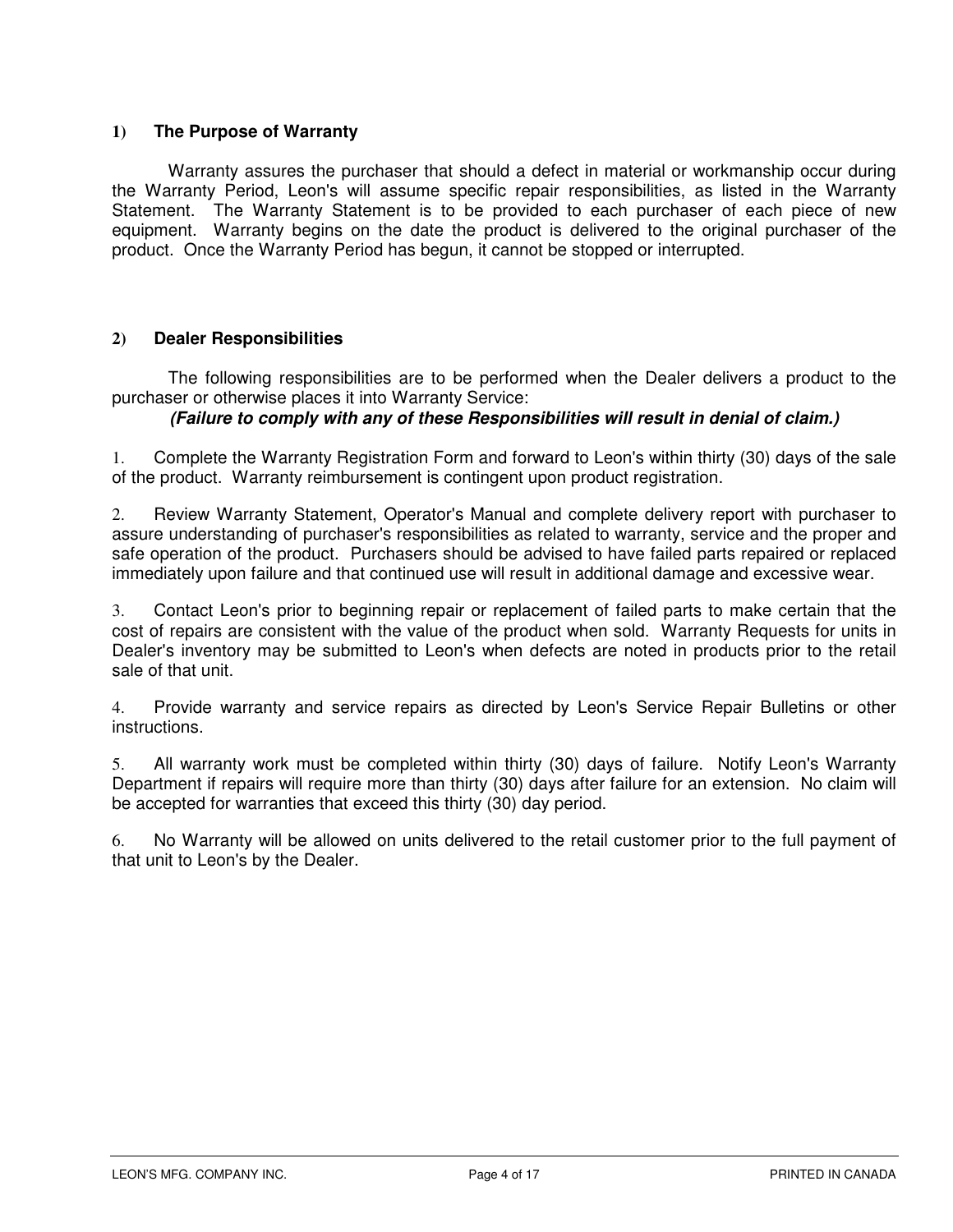#### **1) Leon's Responsibilities**

7. Reimbursement for parts used in Warranty Repair will be credited only when the parts are purchased from Leon's. Parts will be credited at Dealer's net cost, plus 10%. No Warranty will be allowed on parts that are past due.

8. Dealer should use parts from their parts inventory first. In the event that parts must be shipped from Leon's, freight will be paid by the Dealer and will be shipped by the most economical means to arrive in the shortest possible time. Air, Next Day Air, Priority and other special shipment methods requested by the Dealer will be at customer's cost.

9. Warranty Labour Reimbursement for labour expense to the Dealer is made by payment of up to \$65 per shop hour or as regulated by state statutes. Repair times will be reviewed by Leon's and may be adjusted to average repair time required by other Dealer to make similar repairs. Labour is not paid on the warranty associated with repair parts purchased by the retail customer that are used on a product that is not currently in Warranty Time Frame.

10. Reimbursements for repairs made by outside sources (not Dealer personnel) will be made for those services deemed necessary for the resolution of the Warranty by Leon's Warranty Department. Outside repair invoices must have prior approval from Leon's Service Department and must be attached to the Warranty Claim after approval.

#### **1) Other Warranty Provisions**

The following guidelines are to be followed when performing Warranty Repairs:

11. In all cases, the most economical repair should be performed unless otherwise directed. Credit will not be allowed for assemblies, or groups, if it is practical to make the repair with individual parts. In some cases, the assembly, or group price may be less that the total of the parts and labour required to complete the repair. In those cases, an assembly, or group, may be used.

12. Only those parts provided by Leon's are covered under Warranty. The use of parts from other sources will not be eligible for Warranty consideration.

13. All parts removed during Warranty Repair should be held for a period of sixty (60) days after the Warranty Claim has been submitted to Leon's or until:

a. Their return is requested by Leon's, or

b. Parts are inspected by the District Manager or an Authorized Leon's Representative, at which time they must be scrapped.

c. Warranty Credit is received at which time they must be scrapped.

Parts awaiting disposition should be clearly tagged with the following information:

- d. Warranty Claim Number
- e. Part Number
- f. Defect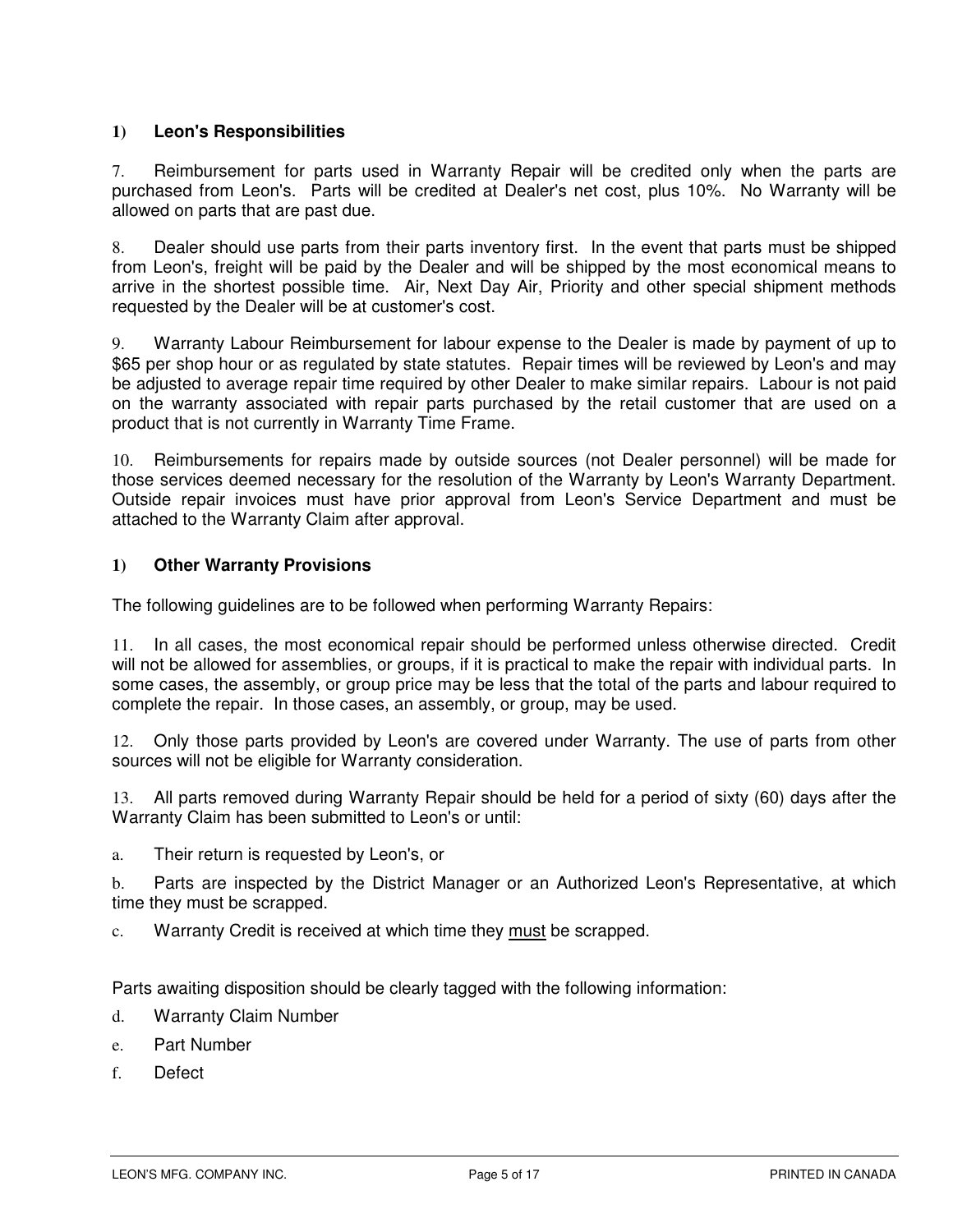When the return of parts is requested, the following procedure is to be followed:

- g. Ensure that the parts are tagged properly and properly packaged.
- h. Ensure that the Warranty Claim (yellow copy) is enclosed as a packing slip.

#### Ship parts **PREPAID** to:

#### **Leon's Mfg. Company Inc. WARRANTY DEPARTMENT RETURN AUTHORIZATION NUMBER 135 York Road East, PO Box 5002 Yorkton, Saskatchewan S3N 3Z4 CANADA**

#### **\*This number will be supplied with the request to return parts and must be included in the shipping address.**

Failure to return parts within sixty (60) days of the request will render the particular claim void.

All parts returned for warranty consideration without prior authorization, or without the Warranty Parts Evaluation Department's Return Authorization Number clearly marked on the package, shall be returned, unopened, freight collect, to the sender.

Any parts whose failure results in personal injury or property damage should be so tagged and the Leon's Service Manager should be contacted immediately for instructions.

 4. Leon's reserves the right to deny or reverse any and all Warranty Claims for parts, labour, or miscellaneous charges when errors are found or warranty provisions are abused or fraudulent claims are submitted.

5. Warranty Reimbursement is not possible:

a. If parts returned are not cleaned and properly identified, or if they are damaged in returned shipment.

b. When failure falls under the "limitations" as identified in the Warranty Statement. When Leon's has requested the return of certain parts, assemblies, or information and has not received material within thirty (30) days of date posted on return request.

c. On claims due to damage or shortage that are obviously the responsibility of Dealer or the delivering carrier.

d. On entire claim when Warranty Policy and Provisions are not followed.

e. All Dealers will warranty their technician's work to the purchaser and will indemnify Leon's for such claims.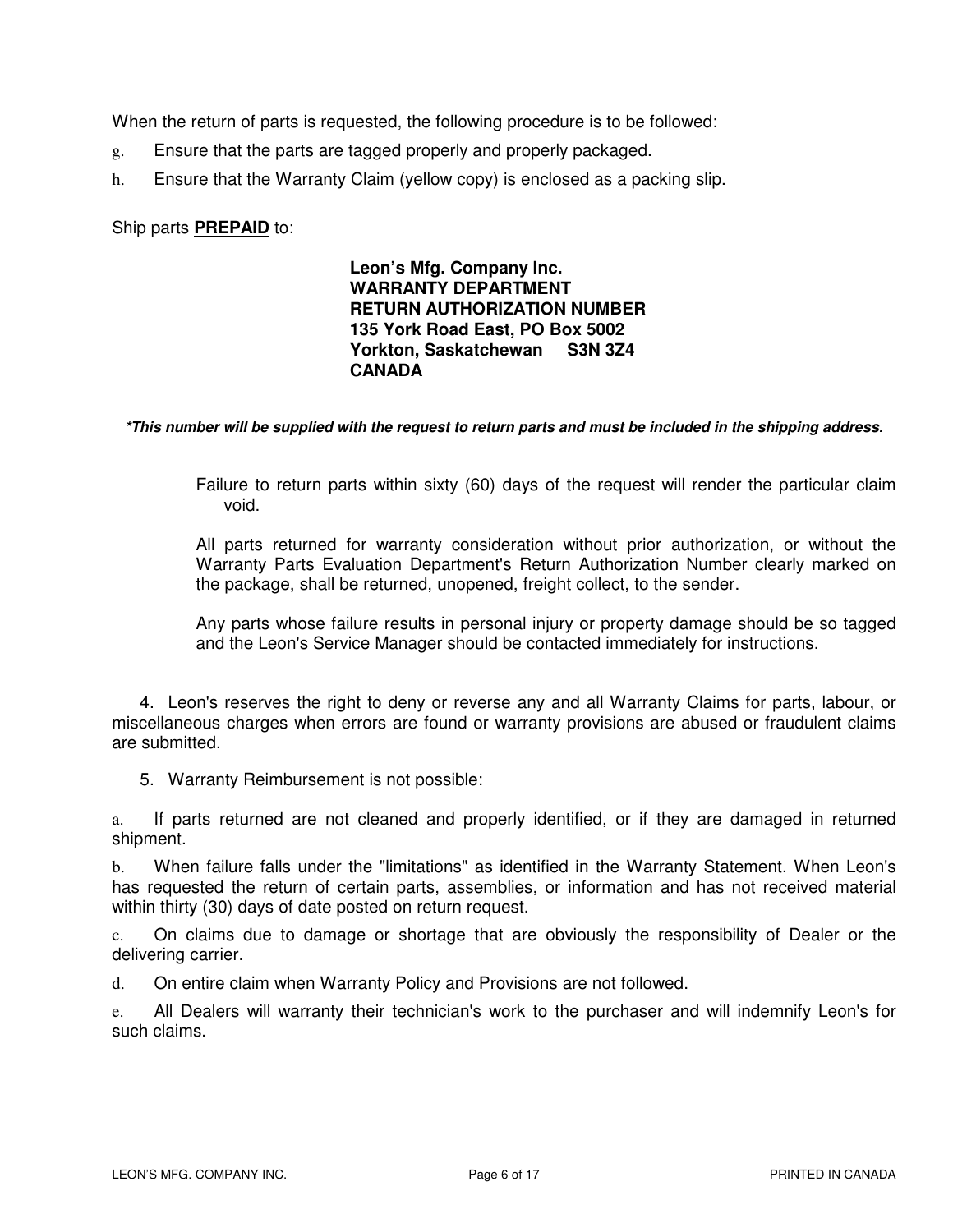#### **1) Service Bulletins**

 Service Bulletins will be issued when necessary to alert Dealers of special repairs. Each Bulletin will give detailed directions and procedures to complete the service.

#### **2) Procedures For Completion Of Warranty Form**

2. Dealer number, name and address - record number, name and address of dealership who has performed warranty repairs and requests reimbursement.

3. Customer name, address and telephone number - record name, address and telephone number of original purchaser of the warranted product.

4. Purchase Date - date when product was delivered to customer.

- 5. Serial Number record the serial number of the machine on which repairs were performed.
- 6. Failure Date record date when failure occurred.
- 7. Model record model name or number.

8. Hours Used - record number of hours the product was used prior to failure. If hour meter is not available please estimate hours as close as possible.

9. Dealer Signature - Signature of Dealer, or Dealer's Representative, verifying repairs are complete.

10. Parts Required - record all service parts used to make necessary repairs. Include quantity, verifying repairs are complete.

11. Labour Hours - record time taken to perform repairs. (Repair time ONLY - Travel time is not allowed.)

12. Labour Rate - record your normal retail shop rate or the rate specified in Warranty Policy, whichever is less.

- 13. Total Labour Amount multiply hours X rate to get total labour expense.
- 14. Total Parts total list price of parts used.
- 15. Dealer Comments please record a brief description of failure and probable cause.

#### **1) Use of Photos**

 Pictures should be attached to the Dealer's Claim when their inclusion will help identify the condition of the part being repaired or replaced, and thus assisting in approval of the Claim. In many cases, the use of photos may eliminate the need to return parts for evaluation. Photos will not be returned unless specifically requested.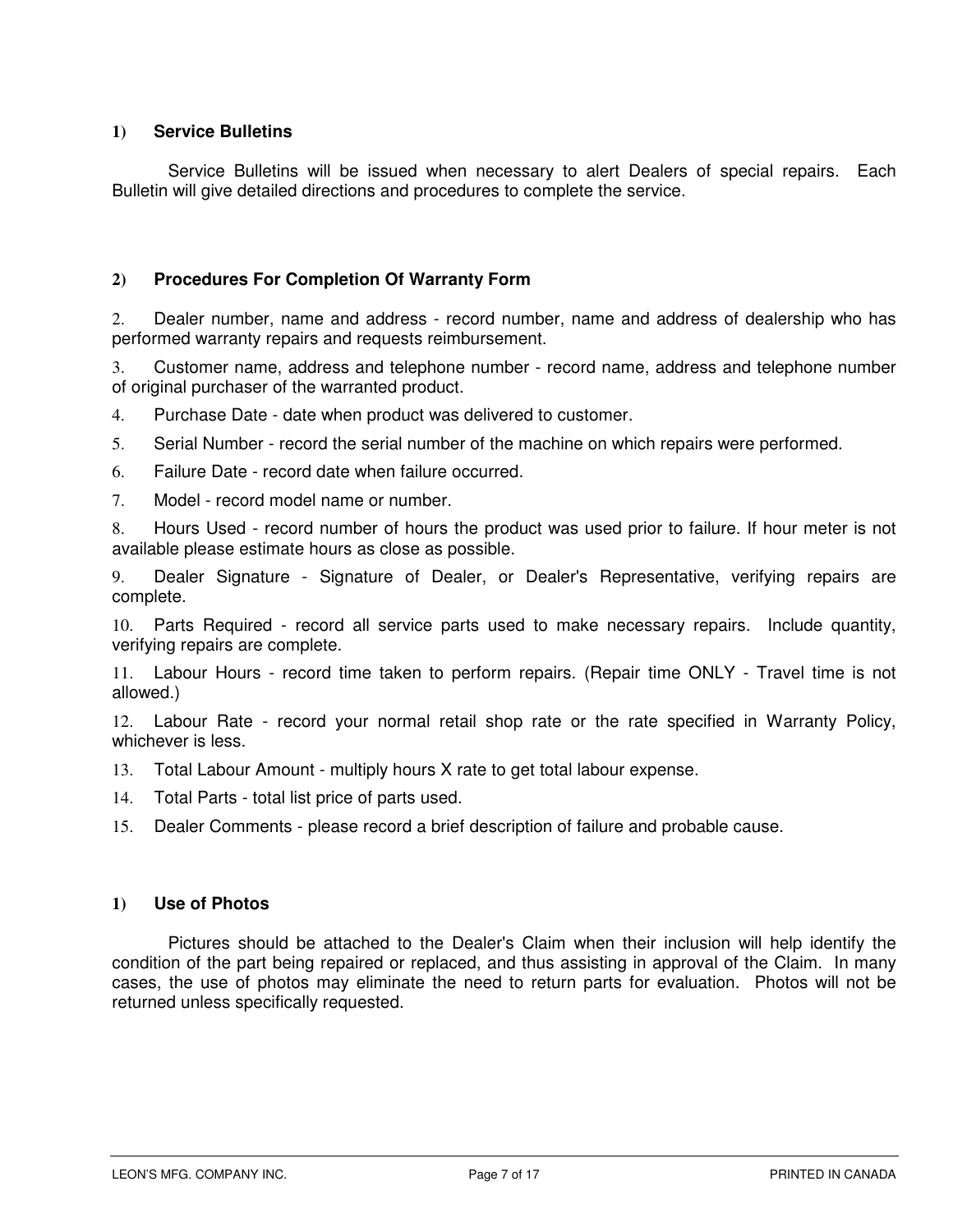#### **2) Delayed Warranty Repairs**

 Warranty repairs should be scheduled and performed as soon as possible after notification of Dealer and Leon's. There may be circumstances that require the use of the product for a short period of time by the retail customer or the availability of repairs necessary to complete the repairs will require the work to extend past the thirty (30) day period. In those cases, the Dealer must notify Leon's in writing of the extenuating circumstance and advise that the continued use of the product will not enlarge the Warranty Claim. These Claims will then be processed as if the product is still within the Warranty Period.

#### **3) Denied Claims**

 Dealers will be notified of a denied claim in writing that will state the reason for the denial. The Dealer has the right to appeal this claim and must do so within thirty (30) days of notification of denial. If there has been no appeal within the thirty (30) day period the claim will be considered closed.

#### **4) Engine Warranty And Registration**

 The engines installed in Leon Equipment are not warranted by Leon's. Please review the Engine Manufacturer's Warranty for the unit in question.

#### **5) Hydraulic Warranty**

 Hydraulic components supplied by and used on Leon Equipment, but not of Leon Products' Manufacturing are limited to the Warranty, if any, extended by the original manufacturer. However, Leon's will provide such information as is required and available to facilitate the users claim to such manufacturer.

#### **6) Spare Parts Warranty**

 Spare parts supplied by Leon's for use on Leon Equipment are warranted for a period of ninety (90) days or the remainder of the Leon Equipment Warranty; whichever is greater.

 This Warranty applies only to new, unused parts installed by an Authorized Leon's Dealer. When applying for Spare Parts Warranty, attach proof of the purchase with the Warranty Claim.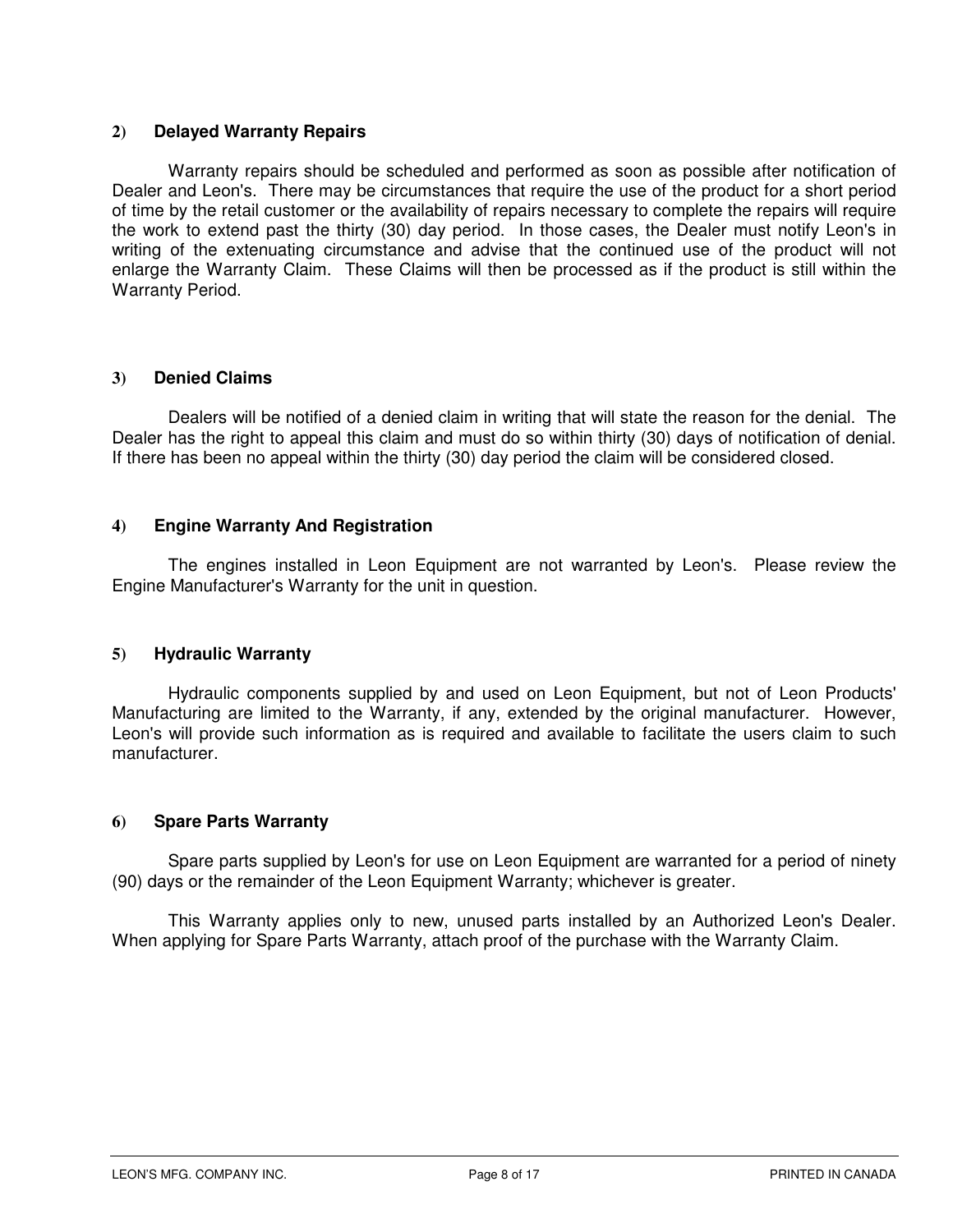## **II. DOZER BLADE UNITS**

Although Leon Dozer Blade Units are designed to minimize strain or stress on the tractor, Leon's Mfg. Company Inc. cannot be responsible for any damage to the tractor occasioned through the mounting of the Dozer Blade.

#### **1) Blade**

 All Leon Blades are warranted for one (1) year against defective workmanship and/or material. Leon Blades are not warranted against damage or failure due to misuse or abuse of the equipment such as impact damage or addition of non-Leon attachments. Cutting Edges and Skid Shoes are not warranted against wear.

#### **1) Push Assemblies**

 All Leon Push Assemblies are warranted for one (1) year against defective workmanship and/or material. Leon Push Assemblies are not warranted against damage or failure due to misuse or abuse of the equipment, or the addition of non-Leon attachments. Hydraulic Cylinders, Hoses, Fittings, etc., are covered by applicable Manufacturer's Warranty. Hydraulic Cylinder Seal Kits are a "wear-out" product and are not warranted.

 Bent Hydraulic Cylinder Shafts and loss of oil through hydraulic failure are both not covered under warranty, nor is damage to any related tractor hydraulic system components.

#### **1) Non Agricultural Use**

 Leon Dozers are designed for Agricultural use only. Use of the Dozer Blade on any other type of work which results in damage to the Dozer Blade will not be warrantable.

#### **1) Mounting Kits**

 While Leon's Mfg. Company Inc. takes all possible care to ensure that Mounting Kits will properly fit the tractor model(s) specified, we cannot be responsible for subsequent fit-up problems due to tractor manufacturers' changes or modification and/or installation of nonstandard attachments to the tractor. Under no circumstances will Leon's Mfg. Company Inc. accept any changes for rework or modification of a Mounting Kit unless prior approval has been obtained, in writing, from the Engineering or Service and Warranty Department of Leon's Mfg. Company Inc. Unauthorized modification to any part of the Dozer, including the Mounting Kit will void the warranty of the Dozer. Where incorrect Mounting Kits are ordered, Dealer is obliged to pay freight both ways if kit return is authorized.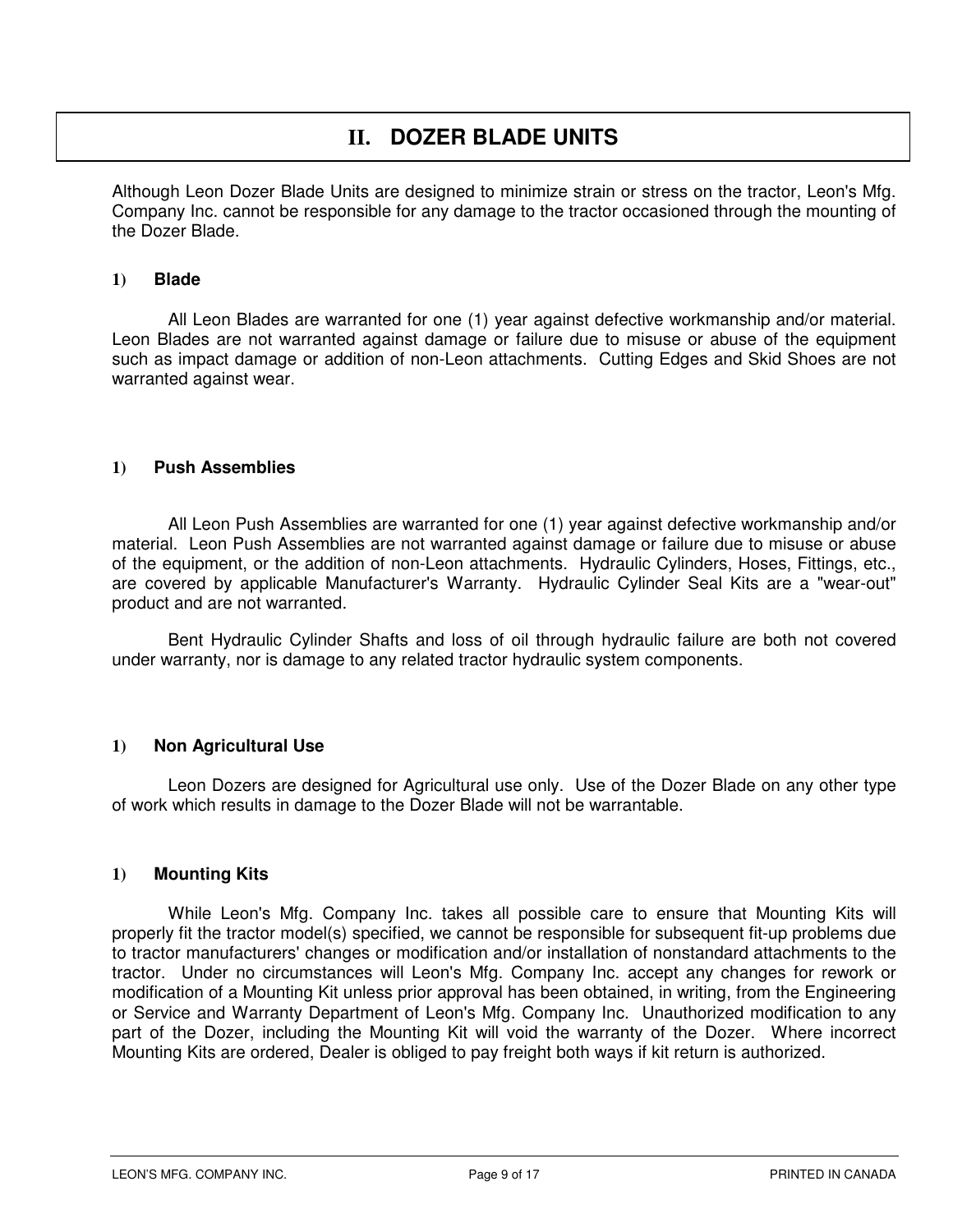## **I. FRONT END LOADERS**

 Although Leon Front End Loaders are designed to minimize strain or stress on the tractor, Leon's Mfg. Company Inc. cannot be responsible for any damage to the tractor occasioned through the mounting of the Loader.

#### **1) Center Frame - Sub Frame - Lift arms**

 Leon Front End Loader Center Frames, Sub Frames, and Lift Arms are warranted for one (1) year against defective workmanship and/or material. These items are not warranted against damage or failure due to misuse or abuse of the equipment.

#### **1) Buckets**

 Leon Buckets are warranted for one (1) year against defective workmanship and/or material. Buckets are not warranted against damage or failure due to misuse or abuse of the equipment, such as impact damage, fence post driving, addition of any non-Leon attachments, etc. Cutting Edges and Bucket Tines are "wear-out" products and therefore are not warranted. Hydraulic Cylinders, Hoses, Fittings, etc., are covered by applicable Manufacturer's Warranty. Hydraulic Cylinder Seal Kits are a "wear-out" product and are not covered by warranty. Bent Hydraulic Cylinder Shafts are also not warrantable.

#### **1) Mounting Kits**

 While Leon's Mfg. Company Inc. takes all possible care to ensure that Mounting Kits will properly fit the tractor model(s) specified, we cannot be responsible for subsequent fit-up problems due to tractor manufacturers' changes or modification and/or installation of nonstandard attachments to the tractor. Under no circumstances will Leon's Mfg. Company Inc. accept any changes for rework or modification of a Mounting Kit unless prior approval has be obtained, in writing, from the Engineering or Service and Warranty Department of Leon's Mfg. Company Inc.

 Unauthorized modification to any part of the Loader, including the Mounting Kit, will void the Warranty of the Loader. Where incorrect Mounting Kits are ordered, Dealer is obliged to pay freight both ways if kit return is authorized.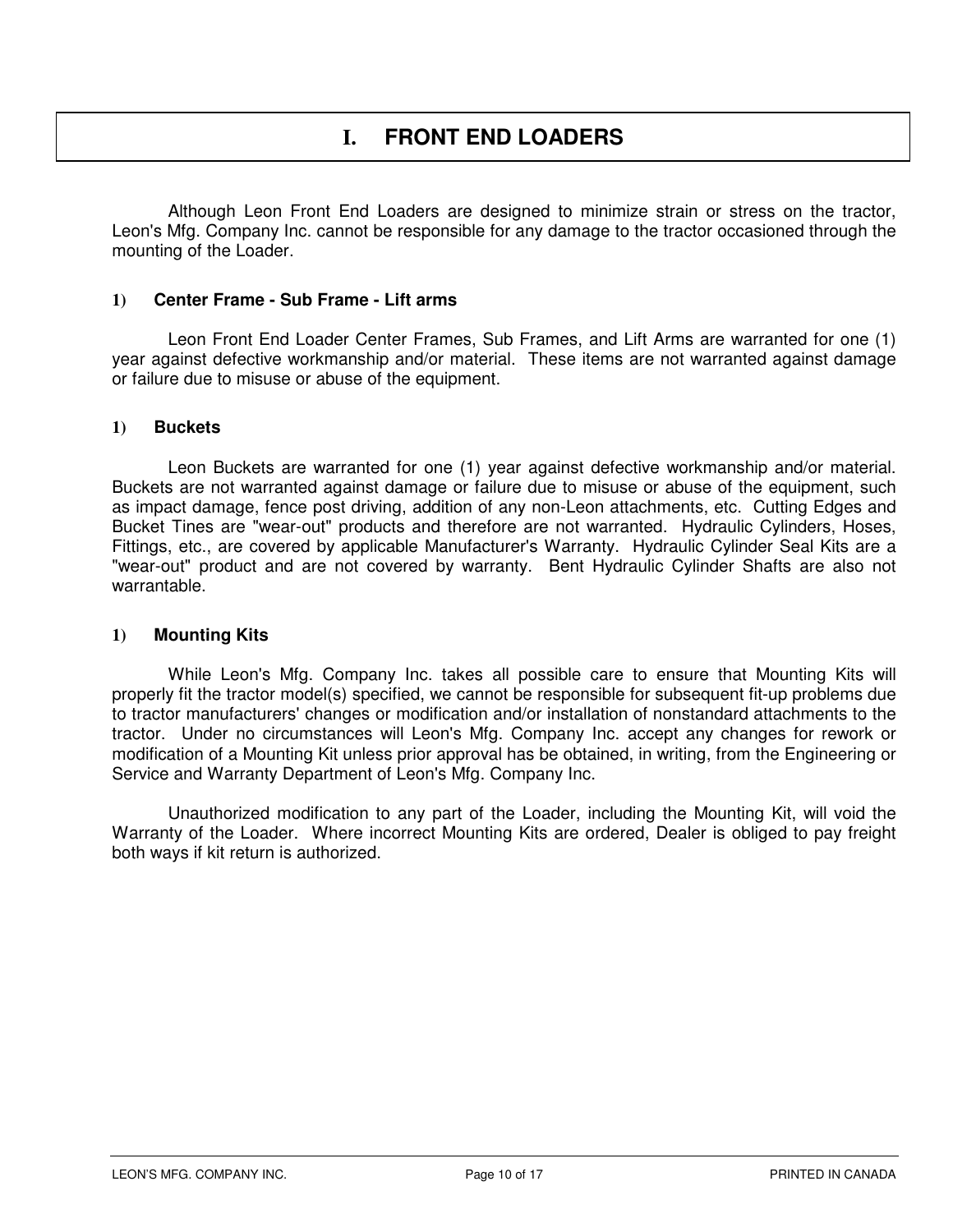## **I. REAR BLADES**

 Although Leon Rear Blades are designed to minimize strain or stress on the tractor, Leon's Mfg. Company Inc. cannot be responsible for any damage to the tractor occasioned through the mounting of the Rear Blade.

#### **1) Blade**

 All Leon Blades are warranted for one (1) year against defective workmanship and/or material. Leon Blades are not warranted against damage or failure due to misuse or abuse of the equipment such as impact damage or addition of non-Leon attachments. Cutting Edges and Skid Shoes are not warranted.

#### **1) Pull Assemblies**

 All Leon Pull Assemblies are warranted for one (1) year against defective workmanship and/or material. Leon Pull Assemblies are not warranted against damage or failure due to misuse or abuse of the equipment, or the addition of non-Leon attachments. Hydraulic Cylinders, Hoses, Fittings, etc., are covered by applicable Manufacturer's Warranty. Hydraulic Cylinder Seal Kits are a "wear-out" product and are not warranted. Bent Hydraulic Cylinder Shafts and loss of oil through hydraulic failure are both not covered under warranty, nor is damage to any related tractor hydraulic system components.

## **I. LAND SCRAPERS**

 All Leon Land Scrapers are warranted for one (1) year against defective workmanship and/or material. Non-manufactured items such as tires, wheels, bearings, and hydraulic components are not warranted by Leon's Mfg. Company Inc. but are covered by the appropriate Manufacturer's Warranty. Cutting Edges are a "wear-out" product and are not warranted. Hydraulic Cylinders, Hoses, Fittings, etc., are covered by applicable Manufacturer's Warranty. Bent Hydraulic Cylinder Shafts are also not warrantable.

 Leon Land Scrapers are designed to be pulled behind rubber-tired tractors of the appropriate horsepower:

 Models 600 & 650 - 2WD Tractor - Max. Drawbar H.P. - 150 - 4WD Tractor - Max. Drawbar H.P. - 125 Models 900 & 1000 - 4WD Tractor - Max. Drawbar H.P. - 225 Models 1450, 1700 & 2900 - 4WD Tractor - Max. Drawbar H.P. - 425

All Warranty on Leon Scrapers will be void if:

- 1. Tractors exceeding above horsepower ratings are used.
- 2. Scrapers are pushed without factory supplied push bumper.
- 3. Used with track-type power units.
- 4. Used on Industrial or Commercial basis.

#### **Damage caused by misuse or abuse of the Land Scraper shall not be warrantable.**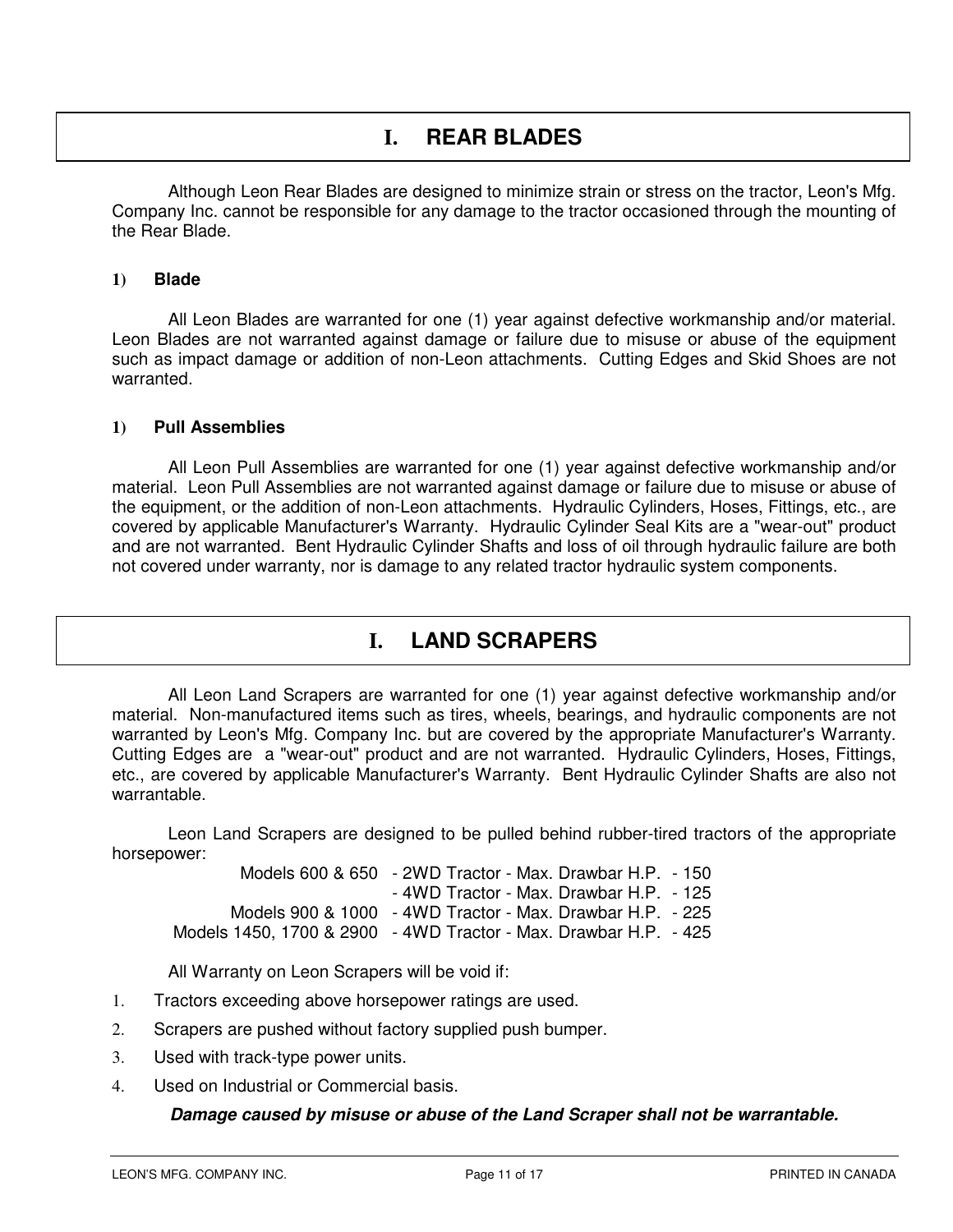## **I. LEON SILVER SPREADER**

 Leon's Mfg. Company Inc. warrants all products manufactured by Leon's Mfg. Company Inc. for a period of one (1) year from the date of purchase for private use, or a period of ninety (90) days for commercial use. Leon's Mfg. Company Inc. warrants tires for a period of sixty (60) days for private use or a period of thirty (30) days for commercial use. Plastic lumber carries a ten (10) year Material Replacement Warranty against rot.

 This Warranty provides that the equipment shall be free of defective materials and workmanship, or we will replace or repair at our factory any part that our inspection shows to be defective.

 If any product or portion thereof is modified, changed, or tampered with in any way, this Warranty shall be deemed null and void.

 All Hydraulic Cylinders, Valves, Hoses, Tires, Spindles and other purchased products, except as specifically included in the warranty above, are not manufactured by Leon's and are, therefore, covered by the warranties of the manufacturer of these products. Hydraulic Cylinder Seal Kits are a "wear-out" product and are not warranted. Bent Hydraulic Cylinder Shafts and loss of oil through hydraulic failure are both not covered under warranty, nor is damage to any related tractor hydraulic system components.

 All parts shipped to the factory shall be shipped prepaid and will be returned F.O.B. Factory. Leon's Mfg. Company Inc. does not assume responsibility for shipping, labour, or travel expenses.

 Although Leon's products are designed to minimize tractor strain, Leon's Mfg. Company Inc. will assume no responsibility for damage to tractors or other equipment.

 Leon's Mfg. Company Inc. reserves the right to make improvements and reserves the right to change the design, materials and specifications without notice or obligation.

#### **PRE-DELIVERY INSPECTION**

 The Spreader may have been partially disassembled for shipping. If assembly is required, contact Leon's Mfg. Company Inc. for assembly instructions.

- 1. Install the tandem axle assembly into the main frame and secure with bolts provided.
- 2. Fill cavity between tandem axle bushings with premium quality multipurpose grease.
- 3. Ensure that all safety decals are in place.
- 4. Ensure that all bolts and fasteners are in place and properly tightened.
- 5. Check wheel bolts for proper tightness. Check tire pressure.
- 6. Check roller chains to ensure proper installation and tension.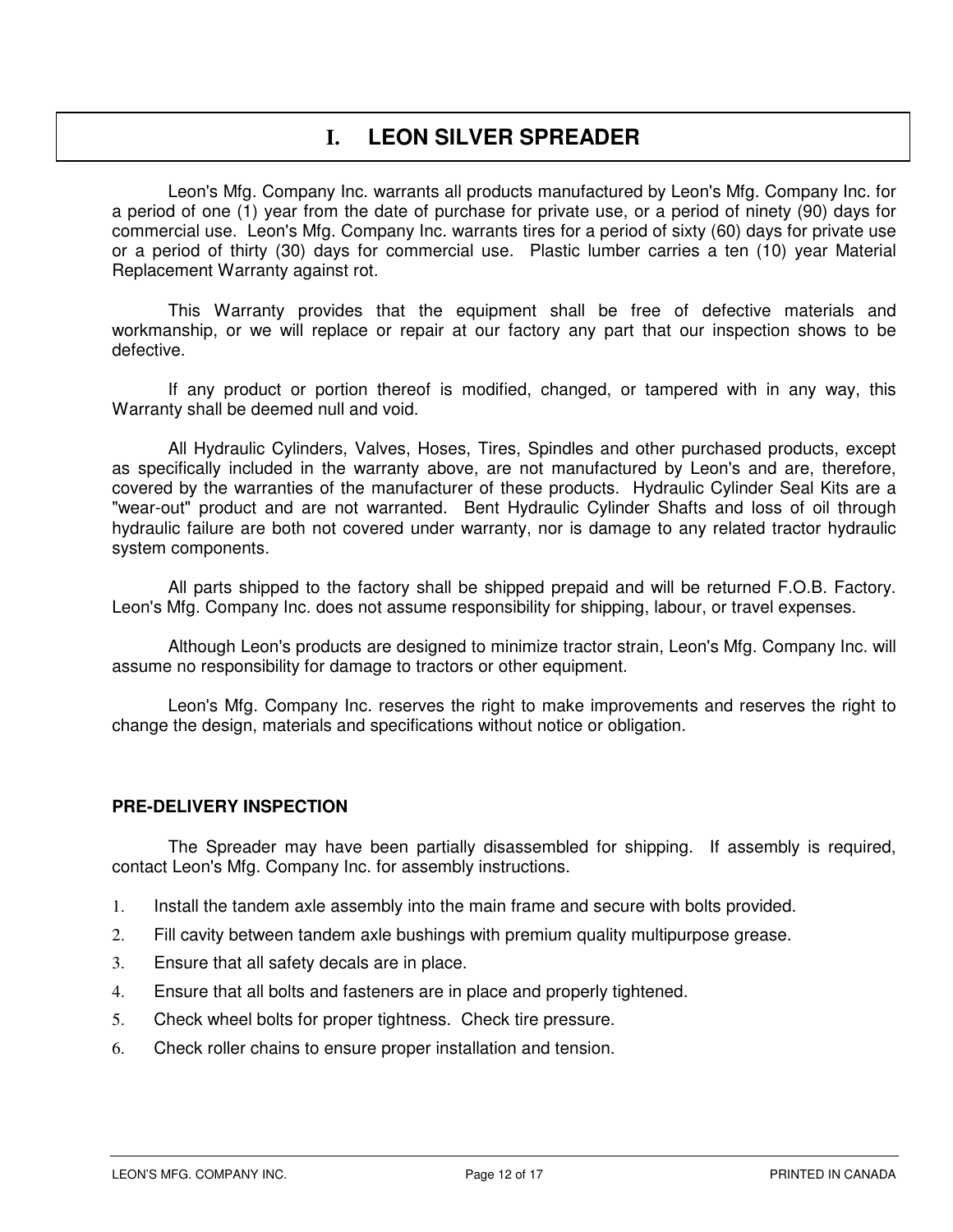7. Determine whether the tractor has open center or closed center hydraulics. Check Lines and fittings for any loose connections. Add oil to the hydraulic system. Hook up the hydraulic lines and cycle the end gate and push gate several times in order to purge air from the system. Add oil to the tractor until the oil in the tractor is within the normal operating range with all cylinders retracted.

8. Ensure that the gearbox is filled to appropriate level with multipurpose gear oil SAE 80 or 90.

9. Ensure that the PTO is properly attached.

10. If possible, hook up the Spreader and give it a test run. Ensure that the area around the Spreader is clear. Start the machine and observe from a distance, ensuring that all parts are working correctly. Stay clear of rear of machine while it is in operation, and make adjustments only after shutting down tractor and ensuring that all parts have ceased moving.

11. Complete Pre-Delivery Inspection Sheet and return to Leon's Mfg. Company Inc.

## **I. HYDRAULIC CYLINDERS**

 Hydraulic Cylinders used on Leon products are warranted by the manufacturer against defects in workmanship and/or materials, and guaranteed to perform to established specifications when properly installed for one (1) year from the date of purchase (This Warranty is applicable to the initial owner only). This Warranty does not obligate Leon's Mfg. Company Inc., or the cylinder manufacturer, to bear any cost of loss of time, loss of profits, consequential damages, either direct or indirect, or any other incurred liability through system malfunction of items installed on Leon Equipment.

 All Hydraulic Cylinders are pressure tested prior to shipping. Cylinders are packaged to ensure no damage such as scratching, marking, nicking, etc., results to the chrome plated shafts. Extreme care must be taken when assembling cylinders on machines to ensure no damage is incurred to the cylinders, as such damage, caused by accident, neglect or miss-handling, will not be warrantable. Damage to shafts - scratching, scarring, dents, bending, etc., - is usually the result of abuse or misshandling or accident, and as such there would be no Warranty given for damage or failure of the cylinder to function when such damage is present on the shaft. Leakage caused by worn O-rings, seals, cups, etc., is considered to be normal wear, and as such, O-rings, seals, cups, etc., are not replaceable under Warranty when wear is evident. Hydraulic Cylinder Seal Kits are "wearable products" and are not covered by Warranty.

 All cylinders returned for repair will be rebuilt into "new" condition, including repainting, for a nominal charge, in addition to the cost of repairs. Once repaired, New Warranty will be given on the rebuilt cylinder. The cylinder manufacturer is not obliged for repair or replacement of any cylinder, which has been altered or repaired by other than an authorized representative of the manufacturer.

## **I. AUTHORIZED LEON ATTACHMENTS**

 All Authorized Leon Attachments are warranted for six (6) months against defective workmanship and/or material. Damage due to misuse or abuse for purposes other than that which the attachment was designed will not be warrantable, and may void the Warranty on the Front End Loader or Dozer Blade Unit.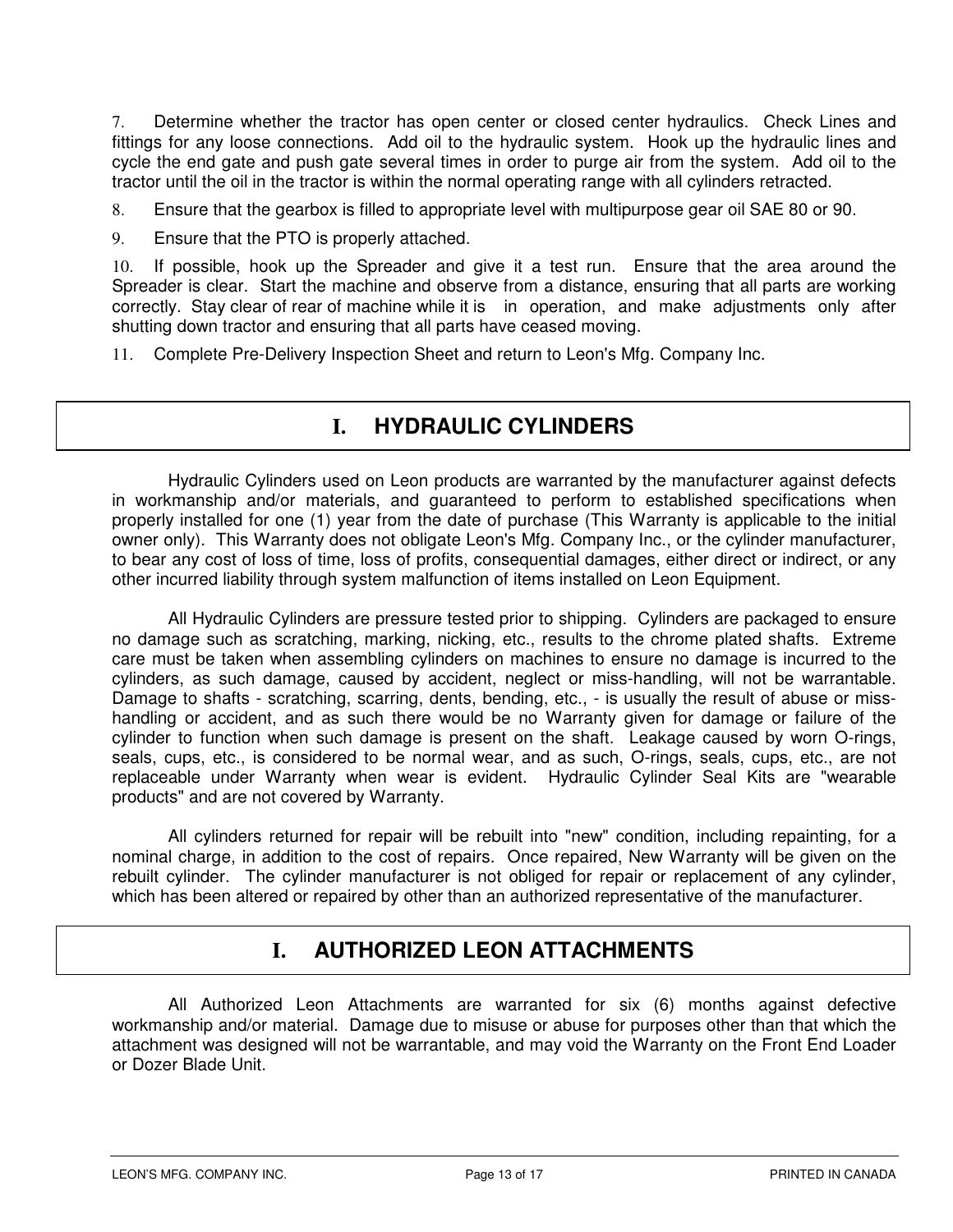## **I. FLAT RATE CHART (HOURS) ALL PRODUCTS**

| <b>SILVER SPREADER</b>                     | <b>MODEL</b><br><b>SS425</b> | <b>SS375</b> | <b>MODEL MODEL</b><br><b>SS585/</b><br><b>SS755</b> |
|--------------------------------------------|------------------------------|--------------|-----------------------------------------------------|
| R & R flow control valve                   | 0.3                          | 0.3          | 0.3                                                 |
| R & R front drive steady bearing           | 0.3                          | 0.3          | 0.3                                                 |
| R & R # 2 drive line steady bearing        | 0.5                          | 0.5          | 0.5                                                 |
| R & R # 3 drive line steady bearing        | 1.6                          | 1.6          | 1.6                                                 |
| R & R # 4 drive line steady bearing        | 1.6                          | 1.6          | 1.6                                                 |
| R & R # 5 drive line steady bearing        | 1.6                          | 1.6          | 1.6                                                 |
| R & R # 6 drive line steady bearing        | 1.6                          | 1.6          | 1.6                                                 |
| R & R drive line coupling                  | 0.3                          | 0.3          | 0.3                                                 |
| R & R gear box bottom guard                | 0.2                          | 0.2          | 0.2                                                 |
| R & R drive shaft drive gear               | 0.4                          | 0.4          | 0.4                                                 |
| R & R drive shaft gear steady bearing      | 0.3                          | 0.3          | 0.3                                                 |
| R & R lower beater drive chain             | 0.3                          | 0.3          | 0.3                                                 |
| R & R gear box                             | 0.4                          | 0.4          | 0.4                                                 |
| R & R lower beater drive sprocket          | 0.4                          | 0.4          | 0.4                                                 |
| R & R lower beater steady bearings         | 0.5                          | 0.5          | 0.5                                                 |
| R & R lower beater                         | 0.3                          | 0.3          | 0.5                                                 |
| R & R push gate                            | 0.6                          | 0.6          | 1.0                                                 |
| R & R push gate slide rail assembly        | 0.4                          | 0.4          | 0.4                                                 |
| R & R push gate seals                      | 0.5                          | 0.5          | 0.5                                                 |
| R & R I beam rail                          | 0.8                          | 0.8          | 1.0                                                 |
| R & R 4x4 top board                        | 0.4                          | 0.4          | 0.4                                                 |
| R & R side board                           | 0.4                          | 0.4          | 0.6                                                 |
| R & R bottom board                         | 0.6                          | 0.6          | 0.8                                                 |
| R & R tire rim assembly                    | 0.3                          | 0.3          | 0.3                                                 |
| R & R hub bearings and seals               | 1.0                          | 1.0          | 1.0                                                 |
| R & R axle assembly                        | 0.8                          | 0.8          | 0.8                                                 |
| R & R hydraulic cylinder cover             | 0.4                          | 0.4          | 0.4                                                 |
| R & R hydraulic hose tray                  | 1.0                          | 1.0          | 0.0                                                 |
| R & R hydraulic cylinder assembly          | 0.8                          | 0.8          | 0.8                                                 |
| R & R hydraulic cylinder hoses             | 0.3                          | 0.3          | 0.3                                                 |
| R & R 1 of hydraulic cylinder assembly     | 1.2                          | 1.2          | 1.2                                                 |
| R & R rear gate                            | 0.6                          | 0.6          | 1.0                                                 |
| R & R rear gate seals                      | 0.5                          | 0.5          | 0.5                                                 |
| R & R steel hydraulic line to rear gate    | 0.4                          | 0.4          | 0.4                                                 |
| R & R hydraulic cylinder for the rear gate | 0.5                          | 0.5          | 0.5                                                 |
| R & R upper beater chain                   | 0.3                          | 0.3          | 0.3                                                 |
| R & R upper beater bearing                 | 0.4                          | 0.4          | 0.4                                                 |
| R & R upper beater sprocket                | 0.4                          | 0.4          | 0.4                                                 |
| R & R top idler                            | 0.2                          | 0.2          | 0.2                                                 |
| R & R bottom idler                         | 0.2                          | 0.2          | 0.2                                                 |
| R & R beater paddle                        | 0.2                          | 0.2          | 0.3                                                 |
| R & R slurry pan                           | 0.4                          | 0.4          | 0.4                                                 |
| R & R slurry pan actuating cable           | 0.3                          | 0.3          | 0.3                                                 |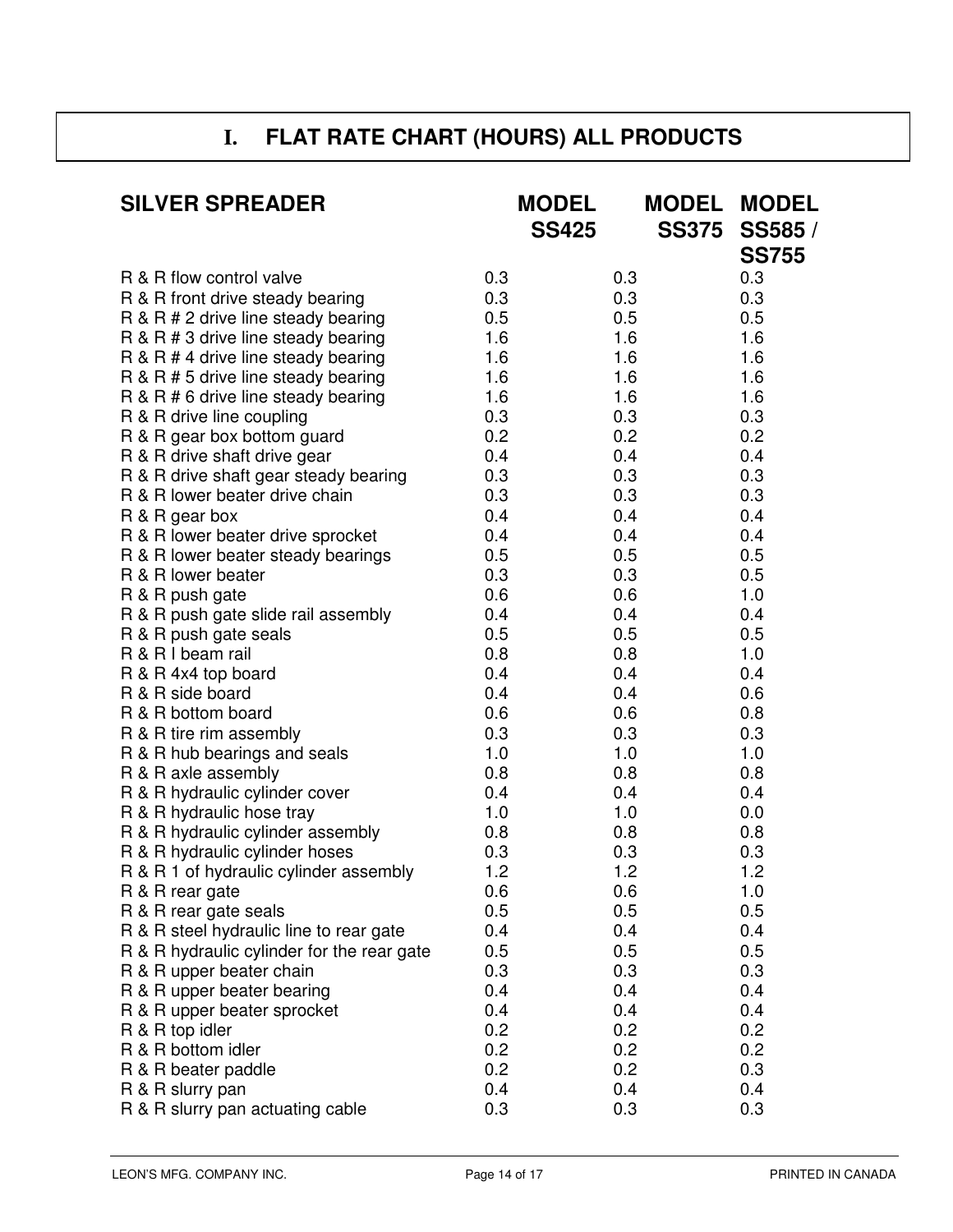| <b>SCRAPER</b>                                                             | <b>MODEL</b><br>600/650 | <b>MODEL</b><br>900/1000 | <b>MODEL</b><br>1450/1700 |
|----------------------------------------------------------------------------|-------------------------|--------------------------|---------------------------|
| <b>Tire Hub Assembly</b>                                                   |                         |                          |                           |
| R & R front tire/rim assembly                                              | 0.4                     | 0.4                      | 0.4                       |
| R & R rear tire/rim assembly                                               | 0.4                     | 0.4                      | 0.4                       |
| R & R front hub assembly<br>R & R rear hub assembly                        | 1.0<br>1.0              | 1.0<br>1.0               | 1.0<br>1.0                |
| R & R rear axle assembly                                                   | 1.3                     | 1.3                      | 1.3                       |
| <b>Front Hitch Assembly</b>                                                |                         |                          |                           |
| R & R front hitch pole                                                     | 3.7<br>0.3              | 3.7<br>0.3               | 4.2                       |
| R & R front frame main pivot pins<br>R & R front frame to front main frame | 3.3                     | 3.3                      | 0.3<br>3.8                |
| R & R hitch coupling blocks                                                | 0.5                     | 0.5                      | N/A                       |
| R & R hitch coupler ball                                                   | 0.5                     | 0.5                      | 0.8                       |
| R & R hitch bottom coupling ball flange                                    | N/A                     | N/A                      | 0.8                       |
| R & R coupling ball flange shim                                            | N/A                     | N/A                      | 0.5                       |
| <b>Main Frame Assembly</b>                                                 |                         |                          |                           |
| R & R cutting edge center<br>R & R cutting edge outside                    | 0.4<br>0.3              | 0.4<br>0.3               | 0.5<br>0.3                |
| R & R cylinder side covers                                                 | 0.2                     | 0.2                      | 0.3                       |
| R & R push bumper kit (optional)                                           | N/A                     | N/A                      | 0.4                       |
| <b>Front Gate Assembly</b>                                                 |                         |                          |                           |
| R & R front gate                                                           | 1.1                     | 1.1                      | 1.4                       |
| R & R front gate pivot pin                                                 | 0.2                     | 0.2                      | 0.2                       |
| <b>Rear Gate Assembly</b>                                                  | 2.6                     | 2.6                      |                           |
| R & R rear gate<br>R & R rear gate roller                                  | 0.2                     | 0.2                      | 3.0<br>0.2                |
| R & R rear gate guide roller                                               | 0.2                     | 0.2                      | 0.2                       |
| R & R rear gate roller pin                                                 | 0.2                     | 0.2                      | 0.2                       |
| R & R rear gate guide roller                                               | 0.2                     | 0.2                      | 0.2                       |
| R & R rear gate cylinder guard                                             | 0.2                     | 0.2                      | 0.3                       |
| <b>Hydraulic Cylinder</b>                                                  |                         |                          |                           |
| R & R front gate cylinder<br>R & R lift cylinder                           | 0.4<br>0.4              | 0.4<br>0.4               | 0.5<br>0.5                |
| R & R rear push gate cylinder                                              | 0.5                     | 0.5                      | 0.6                       |
| R & R pilot operated sequence valve                                        | 0.4                     | 0.4                      | 0.4                       |
| <b>Hydraulic Lines</b>                                                     |                         |                          |                           |
| R &R front gate circuit steel line                                         | 0.4                     | 0.4                      | 0.4                       |
| R & R front gate rubber hose                                               | 0.3                     | 0.3                      | 0.3                       |
| R & R lift circuit steel line                                              | 0.4                     | 0.4                      | 0.4                       |
| R & R lift circuit rubber hose<br>R & R rear push off circuit steel line   | 0.3<br>0.4              | 0.3<br>0.4               | 0.3<br>0.4                |
| R & R rear push off cylinder rubber hose                                   | 0.3                     | 0.3                      | 0.3                       |
| R & R tractor to scraper rubber hose                                       | 0.4                     | 0.4                      | 0.4                       |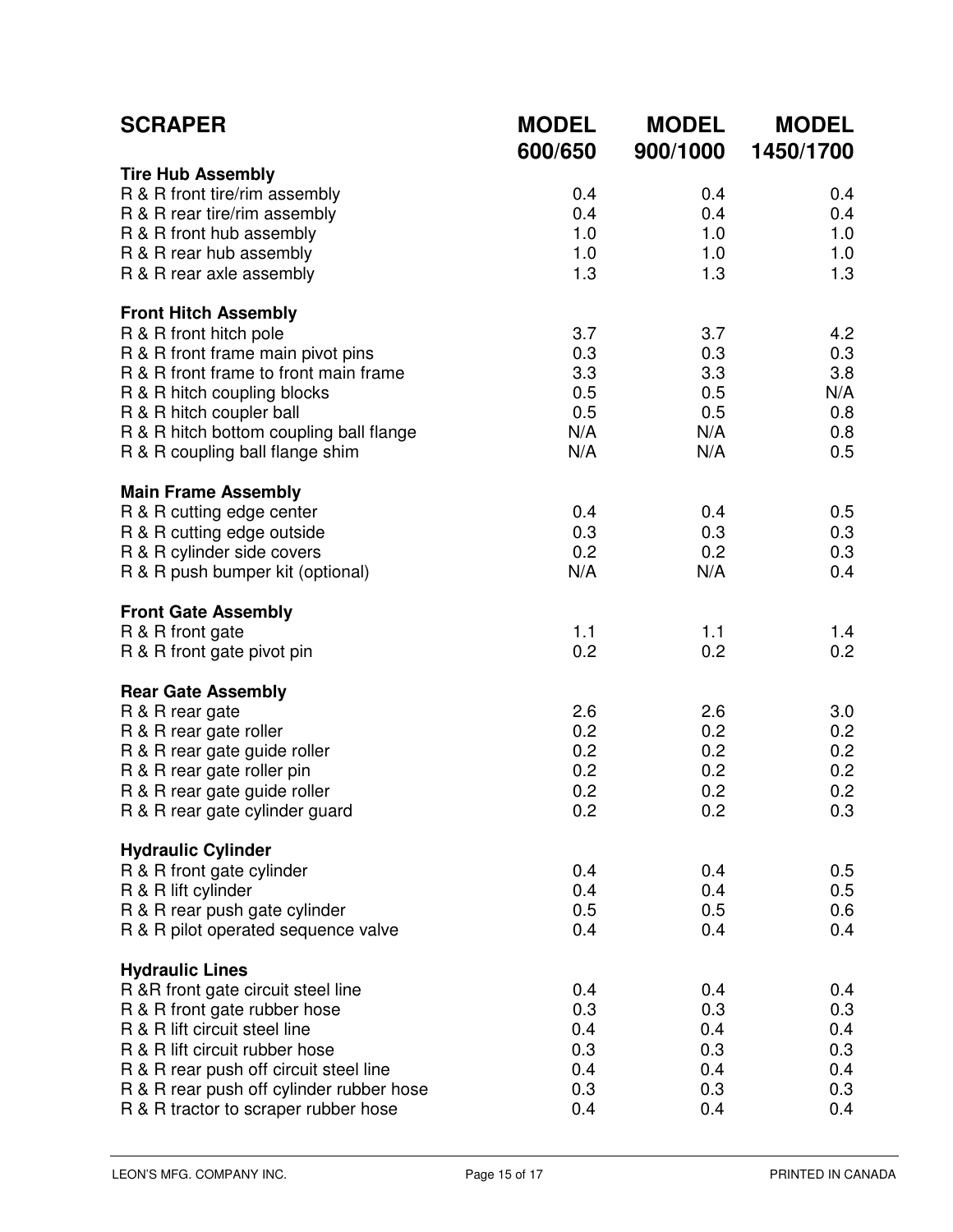| <b>LOADERS</b>                            | <b>MODEL</b><br>405,505,510,<br>4005,5005 | <b>MODEL</b><br>605,655,705,<br>6005,7005 | <b>MODEL</b><br>805, 905,<br>8005.9005 |
|-------------------------------------------|-------------------------------------------|-------------------------------------------|----------------------------------------|
| R & R lift cylinder                       | 0.4                                       | 0.5                                       | 0.5                                    |
| R &R lift cylinder pin                    | 0.2                                       | 0.2                                       | 0.2                                    |
| R & R lift cylinder hydraulic line        | 0.4                                       | 0.4                                       | 0.4                                    |
| R & R lift cylinder rubber hydraulic hose | 0.3                                       | 0.3                                       | 0.3                                    |
| R & R tilt cylinder                       | 0.4                                       | 0.4                                       | 0.5                                    |
| R & R tilt cylinder pin                   | 0.2                                       | 0.2                                       | 0.2                                    |
| R & R tilt cylinder rubber hydraulic hose | 0.3                                       | 0.3                                       | 0.3                                    |
| R & R bucket quick attach                 | 0.3                                       | 0.3                                       | 0.3                                    |
| R & R park stand                          | 0.2                                       | 0.2                                       | 0.2                                    |